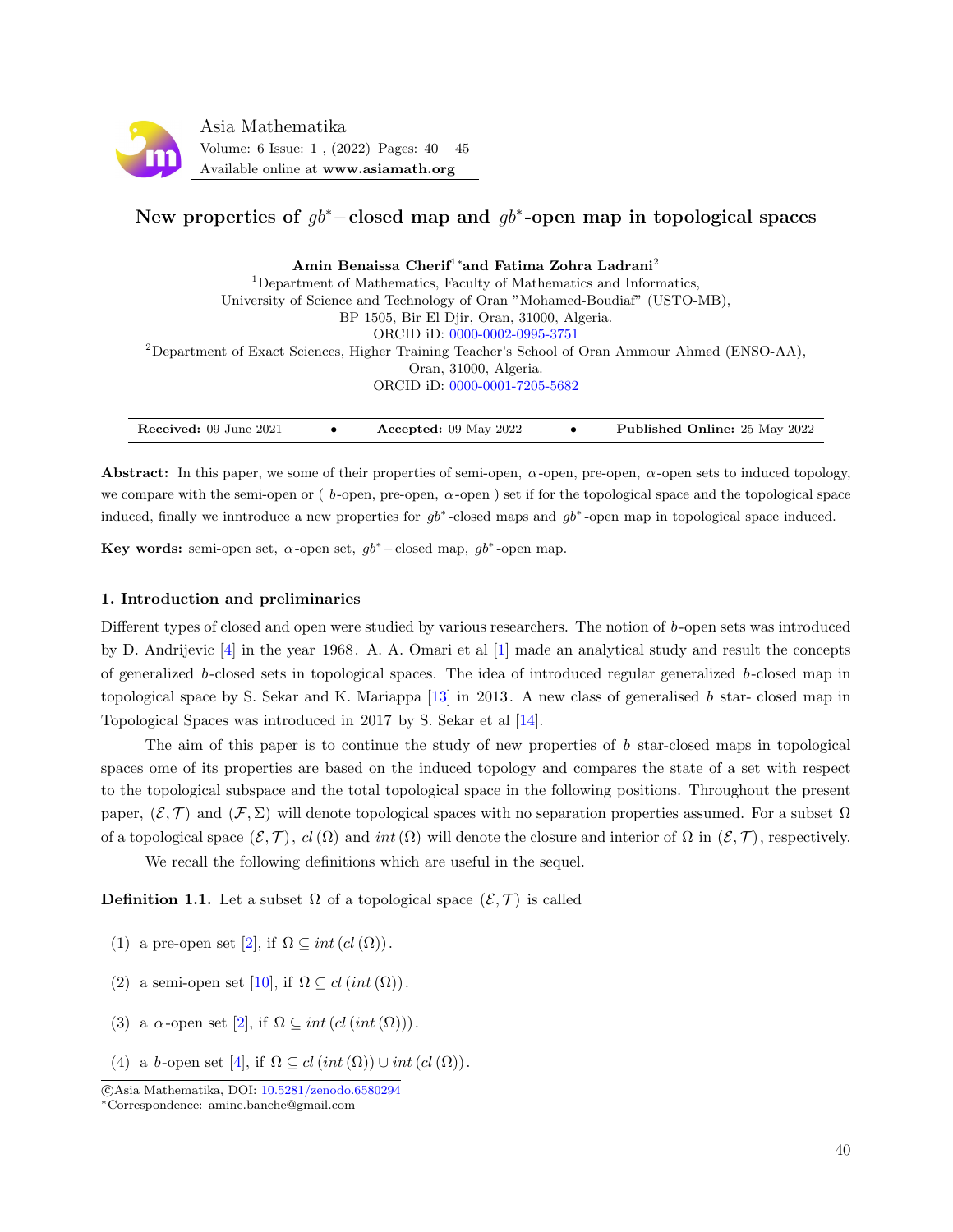**Remark 1.1.** The b-closed (resp. semi-closed, pre-closed,  $\alpha$ -closed) of a subset  $\Omega$  of a space  $(\mathcal{E}, \mathcal{T})$  is the intersection of all b-closure (resp. semi-closed, pre-closed,  $\alpha$ -closed) sets that contain  $\Omega$  and is denoted by bcl( $\Omega$ ) (resp. scl( $\Omega$ ), pcl( $\Omega$ ),  $\alpha$ cl( $\Omega$ )).

**Remark 1.2.** The b-open (resp. semi-open, pre-open,  $\alpha$ -open) of a contained in  $\Omega$  of a space  $(\mathcal{E}, \mathcal{T})$  is the union of all b-interior (resp. semi-interior, pre-interior,  $\alpha$ -interior) sets that Contained in  $\Omega$  and is denoted by b-int( $\Omega$ ) (resp. s-int( $\Omega$ ), p-int( $\Omega$ ),  $\alpha$ -int( $\Omega$ )).

**Definition 1.2.** Let a subset  $\Omega$  of a topological space  $(\mathcal{E}, \mathcal{T})$  is called

- (1) a generalized closed set (briefly g-closed) [\[9\]](#page-5-6), if  $cl(\Omega) \subseteq \theta$  whenever  $\Omega \subseteq \theta$  and  $\theta$  is open in  $\mathcal{E}$ .
- (2) a generalized b-closed set (briefly gb-closed) [\[1\]](#page-5-1), if  $bcl(\Omega) \subseteq \theta$  whenever  $\Omega \subseteq \theta$  and  $\theta$  is open in  $\mathcal{E}$ .
- (3) a  $\alpha$  generalized \*-closed set (briefly  $\alpha g^*$ -closed) [\[8\]](#page-5-7), if  $cl(\Omega) \subseteq int(\theta)$  whenever  $\Omega \subseteq \theta$  and  $\theta$  is  $\alpha$ -open in  $\mathcal{E}$ .
- (4) a g ∗ s-closed set (briefly g ∗ s-closed) [\[3\]](#page-5-8), if scl( $\Omega$ )  $\subseteq \theta$  whenever  $\Omega \subseteq \theta$  and  $\theta$  is gs-open in  $\mathcal{E}$ .
- (5) a regular generalized b–closed set (briefly rgb-closed) [\[5\]](#page-5-9) if  $\mathfrak{sl}(\Omega) \subseteq \theta$  whenever  $\Omega \subseteq \theta$  and  $\theta$  is regular open in  $\mathcal E$ .

**Definition 1.3.** [\[14\]](#page-5-3) Let  $\mathcal E$  and  $\mathcal F$  be topological spaces. A map  $\phi : (\mathcal E, \mathcal T) \to (\mathcal F, \mathcal T)$  is called generalized b star-closed (briefly,  $gb^*$ -closed map) if the image of every closed set in  $\mathcal E$  is  $gb^*$ -closed in  $\mathcal F$ .

**Definition 1.4.** [\[14\]](#page-5-3)Let  $\mathcal{E}$  and  $\mathcal{F}$  be topological spaces. A map  $\phi : (\mathcal{E}, \mathcal{T}) \to (\mathcal{F}, \mathcal{T})$  is called generalized b star open (briefly,  $gb^*$ -open) if the image of every open set in  $\mathcal E$  is  $gb^*$ -open in  $\mathcal F$ .

## 2. Main Results

In this section, we study the behavior of pre-open sets, b-open sets,  $\alpha$ -open sets and b-closed sets and q-closed sets in a sub-space. For simplification, we introduce the following Remark and Notation.

**Notation 2.1.** Let  $\mathcal{E}_0$  be a nonempty set endowed with the induced topology of  $(\mathcal{E}, \mathcal{T})$ , we denote  $(\mathcal{E}_0, \mathcal{T}_0)$ .

**Notation 2.2.** Let a subset  $\Omega$  of a topological space  $(\mathcal{E}_0, \mathcal{T}_0)$ , we give the following set  $cl_{\mathcal{E}_0}(\Omega)$ ,  $int_{\mathcal{E}_0}(\Omega)$ ,  $bcl_{\mathcal{E}_{0}}(\Omega)$ , b-int $_{\mathcal{E}_{0}}(\Omega)$  and  $scl_{\mathcal{E}_{0}}(\Omega)$  according to their definitions but in relation to the induced topology.

<span id="page-1-2"></span>**Remark 2.1.** Let a subset  $\Omega$  of a topological space  $(\mathcal{E}_0, \mathcal{T}_0)$ , we have

<span id="page-1-0"></span>
$$
cl_{\mathcal{E}_0}(\Omega) = cl(\Omega) \cap \mathcal{E}_0, \qquad int(\Omega) \subseteq int_{\mathcal{E}_0}(\Omega).
$$
 (1)

The principle of the following theorem, we study the behavior of pre-open sets a sub-space.

<span id="page-1-1"></span>**Theorem 2.1.** Let a subset  $\Omega$  of a topological space  $\mathcal{E}_0$ , such as  $cl(\Omega) \subset \mathcal{E}_0 \subset \mathcal{E}$  and  $\Omega$  is pre-open in  $(\mathcal{E}, \mathcal{T})$ . Then  $\Omega$  is pre-open in  $(\mathcal{E}_0, \mathcal{T}_0)$ , but not conversely.

Proof. Let  $\Omega$  is pre-open in  $(\mathcal{E}, \mathcal{T})$ , by [\(1\)](#page-1-0), we get that  $\Omega \subseteq int (cl(\Omega)) \subseteq int_{\mathcal{E}_0}(cl(\Omega))$ , since  $cl_{\mathcal{E}_0}(\Omega)$  $cl(\Omega) \cap \mathcal{E}_0 = cl(\Omega)$ , then  $\Omega \subseteq int_{\mathcal{E}_0} (cl(\Omega) \cap \mathcal{E}_0) = int_{\mathcal{E}_0} (cl_{\mathcal{E}_0}(\Omega))$ . Hence  $\Omega$  is pre-open in  $(\mathcal{E}_0, \mathcal{T}_0)$ .  $\Box$ 

**Remark 2.2.** If  $(\mathbb{R}, \mathcal{T}_u)$  endowed with the usual topology, then  $(\mathbb{N}, \mathcal{P}(\mathbb{N}))$  is the induced topology.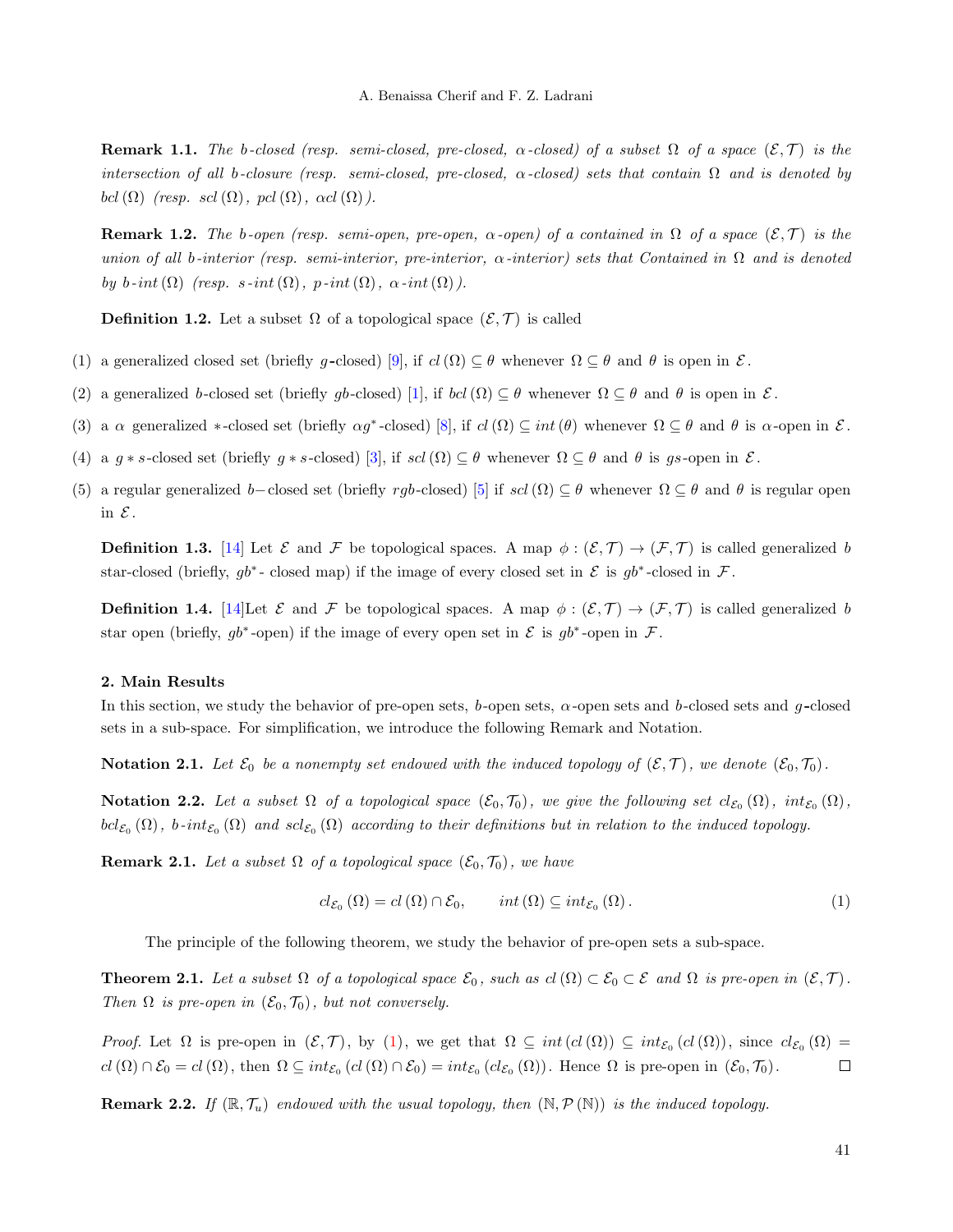**Example 2.1.** Let  $\mathcal{E} = \mathbb{R}$ ,  $\mathcal{E}_0 = \mathbb{N}$  and  $\Omega = \{1, 2\}$ , we have  $cl(\Omega) = \Omega$ , int  $(cl(\Omega)) = \emptyset$  and  $int_{\mathcal{E}_0} (cl_{\mathcal{E}_0}(\Omega)) =$  $\Omega$ . Hence  $\Omega$  is pre-open in the topology for  $\mathbb N$  and  $\Omega$  is not pre-open in  $\mathbb R$ .

The following result is a direct consequence of Theorem [2.1.](#page-1-1)

**Corollary 2.1.** Let a subset  $\Omega$  of a topological space  $\mathcal{E}_0$ , such as  $cl(\Omega) \subset \mathcal{E}_0 \subset \mathcal{E}$ , then  $p$ -int $(\Omega) \subseteq pint_{\mathcal{E}_0}(\Omega)$ .

Proof. Let a subset  $\Omega$  of a topological space  $\mathcal{E}_0$ , we note  $\Upsilon_0 = \{ \theta \subset \Omega : \theta \text{ is pre-open in } (\mathcal{E}_0, \mathcal{T}_0) \}$  and  $\Upsilon =$  ${\theta \subset \Omega : \theta \text{ is pre-open in } (\mathcal{E}, \mathcal{T})}.$  By Theorem [2.1,](#page-1-1) we get  $\Upsilon \subset \Upsilon_0$ , which implies that

$$
p\text{-}int\left(\Omega\right) = \bigcup_{\theta \in \Upsilon} \theta \subseteq \bigcup_{\theta \in \Upsilon_0} \theta = p\text{-}int_{\mathcal{E}_0}\left(\Omega\right).
$$

The principle of the following theorem, we study the behavior of b-open sets a sub-space.

<span id="page-2-0"></span>**Theorem 2.2.** Let a subset  $\Omega$  of a topological space  $\mathcal{E}_0$ , such as  $cl(\Omega) \subset \mathcal{E}_0 \subset \mathcal{E}$  and  $\Omega$  is b-open in  $(\mathcal{E}_0, \mathcal{T}_0)$ . Then  $\Omega$  is b-open in  $(\mathcal{E}, \mathcal{T})$ , but not conversely.

*Proof.* Let a subset  $\Omega$  of a topological space  $\mathcal{E}_0$ , by [\(1\)](#page-1-0), we have

$$
\Omega \subseteq cl_{\mathcal{E}_0}(int_{\mathcal{E}_0}(\Omega)) \cup int_{\mathcal{E}_0}(cl_{\mathcal{E}_0}(\Omega)) \subseteq (cl(int_{\mathcal{E}_0}(\Omega)) \cap \mathcal{E}_0) \cup int_{\mathcal{E}_0}(cl(\Omega) \cap \mathcal{E}_0)
$$
  

$$
\subseteq (cl(int(\Omega)) \cap \mathcal{E}_0) \cup int(cl(\Omega) \cap \mathcal{E}_0) \subseteq (cl(int(\Omega)) \cap \mathcal{E}_0) \cup int(cl(\Omega) \cap \mathcal{E}_0).
$$

Hence,  $cl(int(\Omega)) \cap \mathcal{E}_0 \subset cl(int(\Omega))$  and  $int(cl(\Omega) \cap \mathcal{E}_0) \subset int(cl(\Omega))$ , which implies that  $\Omega \subseteq cl(int(\Omega)) \cup$ int  $(cl(\Omega))$ , then  $\Omega$  is semi-open in  $(\mathcal{E}, \mathcal{T})$ .  $\Box$ 

Example 2.2. Let  $\mathcal{E} = \mathbb{R}$ ,  $\mathcal{E}_0 = \mathbb{N}$  and  $\Omega = \{1, 2\}$ , then int  $(cl(\Omega)) = cl (int(\Omega)) = \emptyset$  and  $cl_{\mathcal{E}_0}(int_{\mathcal{E}_0}(\Omega)) =$  $int_{\mathcal{E}_0} (cl_{\mathcal{E}_0}(\Omega)) = \Omega$ . Hence  $\Omega$  is b-open in  $(\mathbb{N}, \mathcal{P}(\mathbb{N}))$  and  $\Omega$  is not b-open in  $(\mathbb{R}, \mathcal{T}_u)$ .

**Corollary 2.2.** Let a subset  $\Omega$  of a topological space  $\mathcal{E}_0$ , such as  $cl(\Omega) \subset \mathcal{E}_0 \subset \mathcal{E}$ , then b-int $\mathcal{E}_0(\Omega) \subseteq b$ -int $(\Omega)$ .

Proof. Let  $\Omega$  be set in  $\mathcal{E}_0$ , we note  $\Theta_0 = \{ \theta \subset \Omega : \theta \text{ is } b\text{-open in } (\mathcal{E}_0, \mathcal{T}_0) \}$  and  $\Theta = \{ \theta \subset \Omega : \theta \text{ is } b\text{-open in } (\mathcal{E}, \mathcal{T}) \}.$ By Theorem [2.2,](#page-2-0) we get  $\Theta_0 \subset \Theta$ , which implies that

$$
b\text{-}int_{\mathcal{E}_0}(\Omega)=\bigcup_{\theta\in\Theta_0}\theta\subseteq\bigcup_{\theta\in\Theta}\theta=b\text{-}int(\Omega).
$$

 $\Box$ 

 $\Box$ 

The principle of the following theorem, we study the behavior of  $\alpha$ -open sets a sub-space.

<span id="page-2-1"></span>**Theorem 2.3.** Let a subset  $\Omega$  of a topological space  $\mathcal{E}_0$ , such as  $cl(\Omega) \subset \mathcal{E}_0 \subset \mathcal{E}$  and  $\Omega$  is  $\alpha$ -open in  $(\mathcal{E}, \mathcal{T})$ . Then  $\Omega$  is  $\alpha$ -open in  $(\mathcal{E}_0, \mathcal{T}_0)$ , but not conversely.

*Proof.* By remark [2.1,](#page-1-2) we have

$$
cl(int(\Omega)) \subseteq cl(int_{\mathcal{E}_0}(\Omega)) \subseteq cl(int_{\mathcal{E}_0}(\Omega)) \cap \mathcal{E}_0 = cl_{\mathcal{E}_0}(int_{\mathcal{E}_0}(\Omega)).
$$

Then,

 $int (cl (int (\Omega))) \subseteq int (cl_{\mathcal{E}_0} (int_{\mathcal{E}_0} (\Omega))) \subseteq int_{\mathcal{E}_0} (cl_{\mathcal{E}_0} (int_{\mathcal{E}_0} (\Omega)))$ .

Since  $\Omega$  is  $\alpha$ -open in  $(\mathcal{E}, \mathcal{T})$ , then  $\Omega \subseteq int_{\mathcal{E}_0}(cl_{\mathcal{E}_0}(int_{\mathcal{E}_0}(\Omega)))$ . Hence  $\Omega$  is  $\alpha$ -open in  $(\mathcal{E}_0, \mathcal{T}_0)$ .  $\Box$ 

42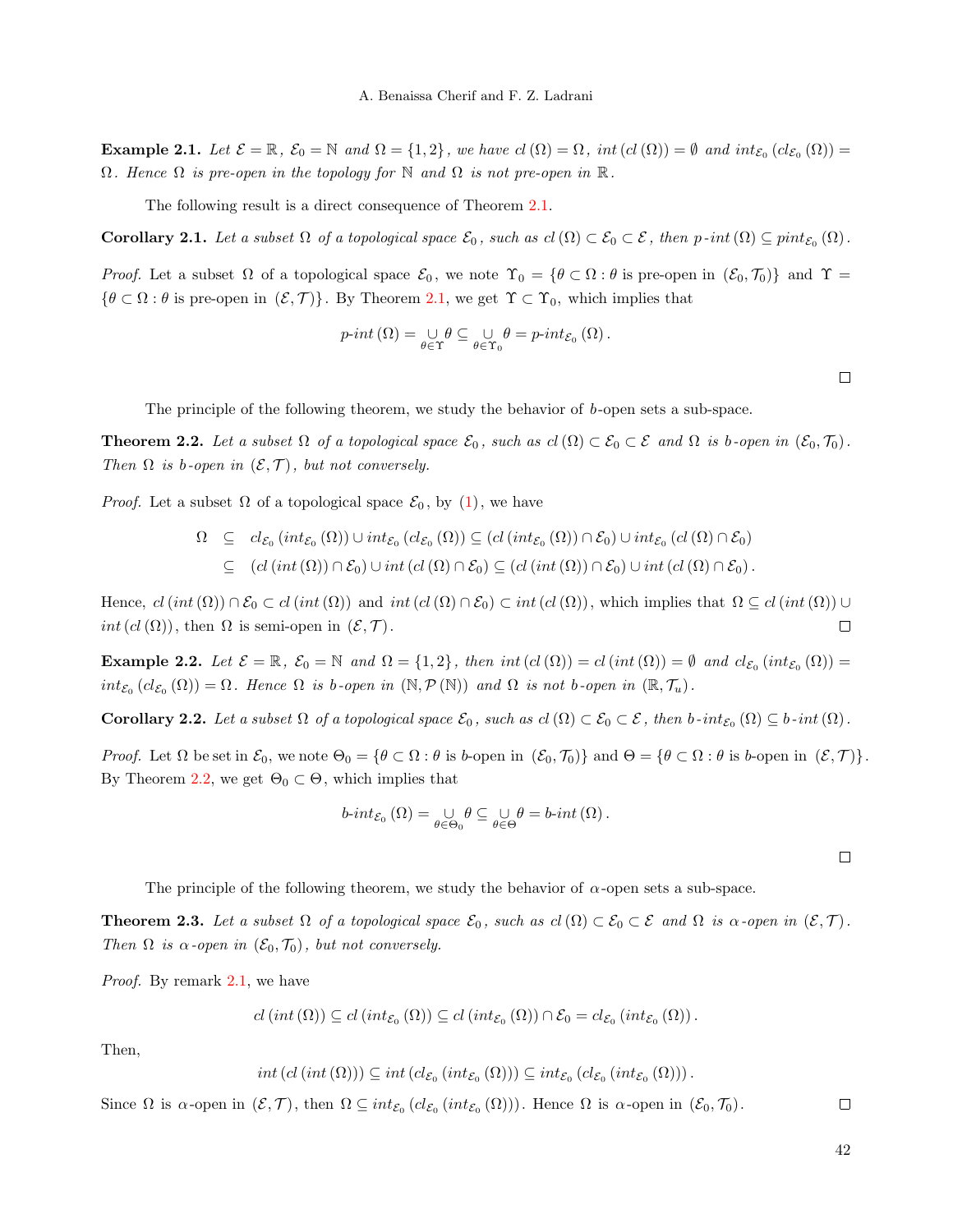**Example 2.3.** Let  $\mathcal{E} = \mathbb{R}$ ,  $\mathcal{E}_0 = \mathbb{N}$  and  $\Omega = \{1, 2\}$ , then int  $(cl(int(\Omega))) = \emptyset$  and  $int_{\mathcal{E}_0} (cl_{\mathcal{E}_0}(int_{\mathcal{E}_0}(\Omega))) =$  $\Omega$ . Hence  $\Omega$  is  $\alpha$ -open in the topology for  $\mathbb N$  and  $\Omega$  is not  $\alpha$ -open in the topology for  $\mathbb R$ .

Corollary 2.3. Let a subset  $\Omega$  of a topological space  $\mathcal{E}_0$ , such as  $cl(\Omega) \subset \mathcal{E}_0 \subset \mathcal{E}$ , then  $\alpha$ -int $(\Omega) \subseteq \alpha$  $int_{\mathcal{E}_0}(\Omega)$  .

Proof. Let  $\Omega$  be set in  $\mathcal{E}_0$ , we note  $\Xi_0 = \{ \theta \subset \Omega : \theta \text{ is } \alpha\text{-open in } (\mathcal{E}_0, \mathcal{T}_0) \}$  and  $\Xi = \{ \theta \subset \Omega : \theta \text{ is } \alpha\text{-open in } (\mathcal{E}, \mathcal{T}) \}.$ By Theorem [2.3,](#page-2-1) we get  $\Xi \subset \Xi_0$ , which implies that

$$
\alpha\text{-}int\left(\Omega\right) = \bigcup_{\theta\in\Xi}\theta\subseteq \bigcup_{\theta\in\Xi_0}\theta = \alpha\text{-}int_{\mathcal{E}_0}\left(\Omega\right).
$$

The principle of the following theorem, we study the behavior of  $q$ -closed sets a sub-space.

<span id="page-3-0"></span>**Theorem 2.4.** Let a subset  $\Omega$  of a topological space  $\mathcal{E}_0$ , such as  $\Omega \subset \mathcal{E}_0 \subset \mathcal{E}$ . If  $\Omega$  is g-closed in  $(\mathcal{E}_0, \mathcal{T}_0)$ , then  $\Omega$  is g-closed in  $(\mathcal{E}, \mathcal{T})$ .

*Proof.* Assume  $\Omega$  is g-closed in  $(\mathcal{E}_0, \mathcal{T}_0)$ . Let  $\theta$  is open in  $(\mathcal{E}, \mathcal{T})$  and  $\Omega \subseteq \theta$ , with  $\Omega \subseteq \theta \cap \mathcal{E}_0$ , since  $\theta \cap \mathcal{E}_0$  is open in  $(\mathcal{E}_0, \mathcal{T}_0)$ , then  $cl(\Omega) \subseteq \theta \cap \mathcal{E}_0 \subseteq \theta$ . Hence  $\Omega$  is g-closed in  $\mathcal{E}$ .  $\Box$ 

**Theorem 2.5.** Let a subset  $\Omega$  of a topological space  $\mathcal{E}_0$ , such as  $\mathcal{E}_0$  is open in  $(\mathcal{E}, \mathcal{T})$ , then  $\Omega$  is g-closed in  $(\mathcal{E}, \mathcal{T})$ , if and only if  $\Omega$  is g-closed in  $(\mathcal{E}_0, \mathcal{T}_0)$ .

*Proof.* By Theorem [2.4,](#page-3-0) just show that,  $\Omega$  is g-closed in  $(\mathcal{E}, \mathcal{T})$  implies that  $\Omega$  is g-closed in  $(\mathcal{E}_0, \mathcal{T}_0)$ . Indeed, let  $\theta_0$  is open in  $\mathcal{E}_0$ , there is an open  $\theta$  in  $\mathcal{E}$ , such that  $\theta_0 = \theta \cap \mathcal{E}_0$ , if  $\Omega \subseteq \theta_0 = \theta \cap \mathcal{E}_0$ , since  $\theta \cap \mathcal{E}_0$  is open in  $(\mathcal{E}, \mathcal{T})$ , give us  $cl(\Omega) \subseteq \theta_0$  and  $cl_{\mathcal{E}_0}(\Omega) \subseteq cl(\Omega)$ , then  $\Omega$  is g-closed in  $(\mathcal{E}_0, \mathcal{T}_0)$ .  $\Box$ 

The following result is some properties of  $gb^*$ -closed maps.

**Theorem 2.6.** Let  $\mathcal{E}_0$  be a closed set and let  $\phi : (\mathcal{E}, \mathcal{T}) \to (\mathcal{F}, \Sigma)$  is gb<sup>\*</sup>-closed map, then  $\phi : (\mathcal{E}_0, \mathcal{T}_0) \to (\mathcal{F}, \Sigma)$ is gb<sup>∗</sup> - closed map, but not conversely.

Proof. Let  $\phi: (\mathcal{E}, \mathcal{T}) \to (\mathcal{F}, \Sigma)$  is gb<sup>\*</sup>-closed map and  $\vartheta_0$  be an closed set in  $(\mathcal{E}_0, \mathcal{T}_0)$ . So, it exists is a closed set  $\vartheta$  in  $(\mathcal{E}, \mathcal{T})$ , such that  $\vartheta_0 = \vartheta \cap \mathcal{E}_0$ . As  $\mathcal{E}_0$  is closed in  $(\mathcal{E}, \mathcal{T})$ . Hence  $\varphi(\vartheta_0)$  is  $gb^*$ -closed in  $(\mathcal{F}, \Sigma)$ . Then  $\phi: (\mathcal{E}_0, \mathcal{T}_0) \to (\mathcal{F}, \Sigma)$  is  $gb^*$ -closed.  $\Box$ 

**Example 2.4.** Let  $\phi : (\mathcal{E}, \mathcal{T}) \to (\mathcal{E}, \Sigma)$  be a map, such that  $\phi(x) = x$ ,  $\phi(y) = x$ ,  $\phi(z) = y$ ,  $\phi(t) = z$ , where  $\mathcal{E} = \{x, y, z, t\}, \mathcal{T} = \{\mathcal{E}, \emptyset, \{x\}, \{y, z, t\}\}, \ \Sigma = \{\mathcal{E}, \emptyset, \{y\}, \{x, y, z\}\}$  and  $\mathcal{E}_0 = \{x\}.$  Then  $\phi : (\mathcal{E}_0, \mathcal{T}_0) \to (\mathcal{E}, \Sigma)$ is gb<sup>\*</sup>-closed map, but  $\phi : (\mathcal{E}, \mathcal{T}) \to (\mathcal{E}, \Sigma)$  is not gb<sup>\*</sup>-closed map.

<span id="page-3-1"></span>**Lemma 2.1.** Let  $\Omega_1$  and  $\Omega_2$  are gb<sup>\*</sup>-closed in  $(\mathcal{E}, \mathcal{T})$ , then  $\Omega_1 \cup \Omega_2$  is gb<sup>\*</sup>-closed in  $(\mathcal{E}, \mathcal{T})$ .

Proof. Let  $\Omega_1$  and  $\Omega_2$  are gb<sup>\*</sup>-closed in  $(\mathcal{E}, \mathcal{T})$ , if  $bcl(\Omega_1 \cup \Omega_2) \subseteq \theta$ , with  $\theta$  is g<sup>\*</sup> open in  $(\mathcal{E}, \mathcal{T})$ , we have  $bcl(\Omega_1) \subset bcl(\Omega_1 \cup \Omega_2) \subseteq \theta$ , then  $\Omega_1 \subseteq \theta$ , the same way we find  $\Omega_2 \subseteq \theta$ . Hence  $\Omega_1 \cup \Omega_2 \subseteq \theta$ .  $\Box$ 

<span id="page-3-2"></span>**Theorem 2.7.** Let  $\mathcal{E}_1$  and  $\mathcal{E}_2$  sets in  $\mathcal{E}$  and let  $\phi : (\mathcal{E}, \mathcal{T}) \to (\mathcal{F}, \Sigma)$  is map, such as  $\mathcal{E}_1 \cup \mathcal{E}_2 = \mathcal{E}$ . If  $\phi_{\mathcal{E}_1} : (\mathcal{E}_1, \mathcal{T}_1) \to (\mathcal{F}, \Sigma)$  and  $\phi_{\mathcal{E}_2} : (\mathcal{E}_2, \mathcal{T}_2) \to (\mathcal{F}, \Sigma)$  are gb<sup>\*</sup>-closed map, then  $\phi : (\mathcal{E}, \mathcal{T}) \to (\mathcal{F}, \Sigma)$  is gb<sup>\*</sup>-closed map.

 $\Box$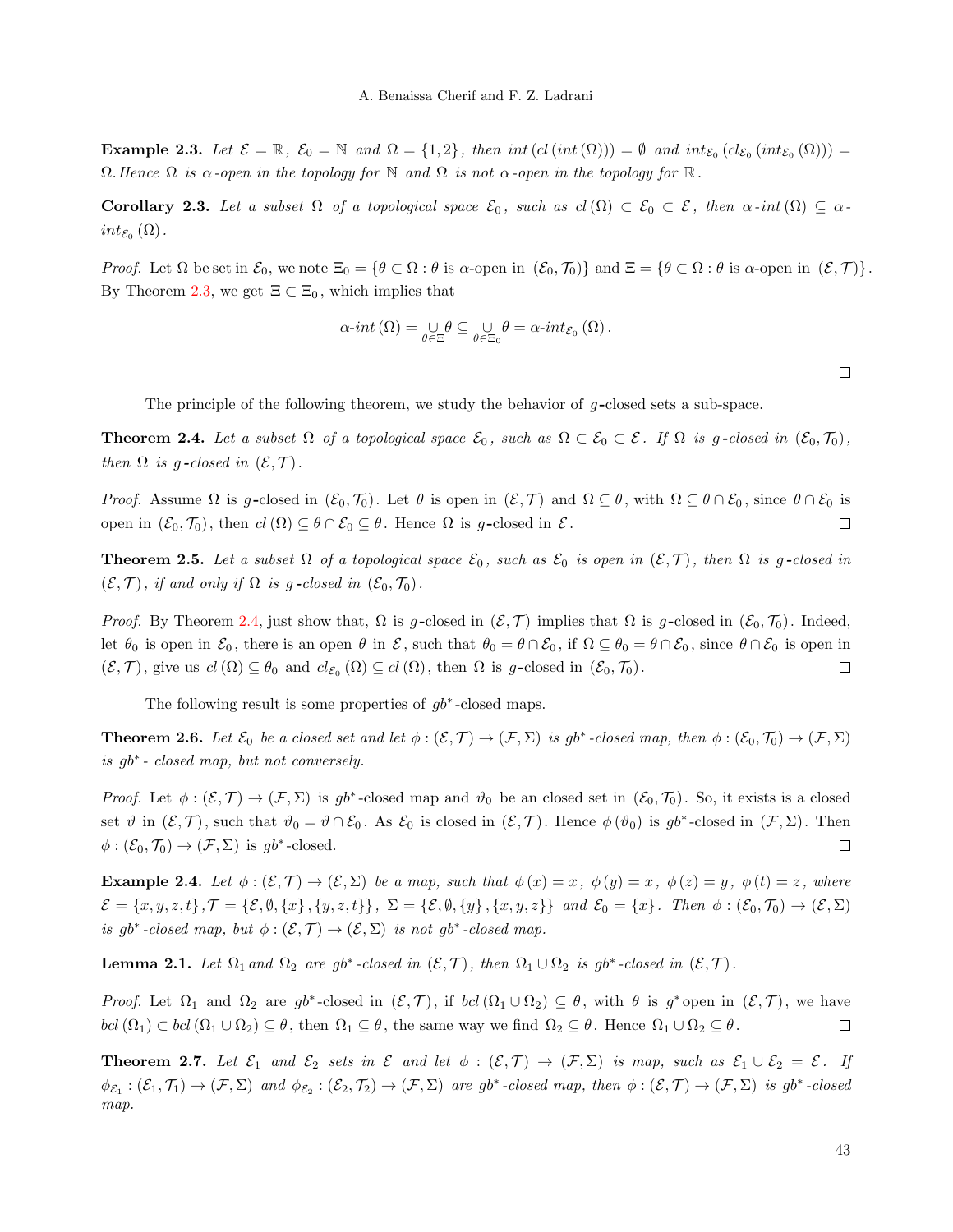Proof. Let  $\phi_{\mathcal{E}_1}: (\mathcal{E}_1, \mathcal{T}_1) \to (\mathcal{F}, \Sigma), \ \phi_{\mathcal{E}_2}: (\mathcal{E}_2, \mathcal{T}_2) \to (\mathcal{F}, \Sigma)$  are  $gb^*$ -closed map and  $\vartheta$  be an closed set in  $\mathcal{E},$ then

$$
\begin{array}{rcl} \phi(\vartheta) & = & \phi(\vartheta \cap \mathcal{E}) = \phi(\vartheta \cap (\mathcal{E}_1 \cup \mathcal{E}_2)) = \phi((\vartheta \cap \mathcal{E}_1) \cup (\vartheta \cap \mathcal{E}_2)) \\ \\ & = & \phi(\vartheta \cap \mathcal{E}_1) \cup \phi(\vartheta \cap \mathcal{E}_2) \,. \end{array}
$$

We have  $\vartheta \cap \mathcal{E}_1$  and  $\vartheta \cap \mathcal{E}_2$  are a closed in  $(\mathcal{E}_1, \mathcal{T}_1)$  and  $(\mathcal{E}_2, \mathcal{T}_2)$ , respectively, then  $\varphi(\vartheta \cap \mathcal{E}_1)$  and  $\varphi(\vartheta \cap \mathcal{E}_2)$ are  $gb^*$ -closed in  $(\mathcal{F}, \Sigma)$ . By lemma [2.1,](#page-3-1) we get that  $\phi(\vartheta \cap \mathcal{E}_1)$  and  $\phi(\vartheta \cap \mathcal{E}_2)$  are  $gb^*$ -closed in  $(\mathcal{F}, \Sigma)$ . Hence  $\phi(\vartheta)$  is gb<sup>\*</sup>-closed in  $(\mathcal{F}, \Sigma)$ . Then  $\phi: (\mathcal{E}, \mathcal{T}) \to (\mathcal{F}, \Sigma)$  is gb<sup>\*</sup>-closed.  $\Box$ 

The following corollary is a new generalization of the Theorem [2.7.](#page-3-2)

**Corollary 2.4.** Let  $\mathcal{E}_1, \mathcal{E}_2, ..., \mathcal{E}_n$  be sets, such as  $\mathcal{E} = \bigcup_{i=1}^{i=n} \mathcal{E}_i$ , if  $\phi_{\mathcal{E}_i} : (\mathcal{E}_i, \mathcal{T}_i) \to (\mathcal{F}, \Sigma)$  is gb<sup>\*</sup>-closed map, for  $i \in [1, n] \cap \mathbb{N}$ , then  $\phi : (\mathcal{E}, \mathcal{T}) \to (\mathcal{F}, \Sigma)$  is gb<sup>\*</sup>-closed map.

The following result is some properties of  $gb^*$ -open map.

**Theorem 2.8.** Let  $\mathcal{E}_0$  be a open set in  $(\mathcal{E}, \mathcal{T})$  and let  $\phi : (\mathcal{E}, \mathcal{T}) \to (\mathcal{F}, \Sigma)$  is gb<sup>\*</sup>-open map, then  $\phi : (\mathcal{E}_0, \mathcal{T}_0) \to$  $(\mathcal{F}, \Sigma)$  is gb<sup>\*</sup>-open map, but not conversely.

Proof. Let  $\phi: (\mathcal{E}, \mathcal{T}) \to (\mathcal{F}, \Sigma)$  is gb<sup>\*</sup>-closed map and  $\theta_0$  be an open set in  $(\mathcal{E}_0, \mathcal{T}_0)$ . So, it exists is a open set  $\theta$  in  $(\mathcal{E}, \mathcal{T})$ , such that  $\theta_0 = \theta \cap \mathcal{E}_0$ . As  $\mathcal{E}_0$  is open in  $(\mathcal{E}, \mathcal{T})$ . Hence  $\phi(\theta_0)$  is  $gb^*$ -open in  $(\mathcal{F}, \Sigma)$ . Then  $\phi: (\mathcal{E}_0, \mathcal{T}_0) \to (\mathcal{F}, \Sigma)$  is  $gb^*$ -open.  $\Box$ 

**Example 2.5.** Let  $\phi : (\mathcal{E}, \mathcal{T}) \to (\mathcal{E}, \Sigma)$  be a map such that  $\phi(x) = x$ ,  $\phi(y) = x$ ,  $\phi(c) = y$ ,  $\phi(d) = c$ , where  $\mathcal{E} = \{x, y, c, d\}, \ \mathcal{T} = \{\mathcal{E}, \emptyset, \{x\}, \{y, c, d\}\}, \ \Sigma = \{\mathcal{E}, \emptyset, \{y\}, \{x, y, c\}\} \$ and  $\mathcal{E}_0 = \{x\}.$  Then  $\phi : (\mathcal{E}_0, \mathcal{T}) \to (\mathcal{E}, \Sigma)$ is gb<sup>\*</sup>-open map, but  $\phi : (\mathcal{E}_0, \mathcal{T}) \to (\mathcal{E}, \Sigma)$  is not gb<sup>\*</sup>-open map.

<span id="page-4-0"></span>**Lemma 2.2.** Let  $\Omega_1$  and  $\Omega_2$  are  $gb^*$ -open in  $(\mathcal{E}, \mathcal{T})$ , such as  $\Omega_1 \cap \Omega_2 \neq \emptyset$ , then  $\Omega_1 \cup \Omega_2$  is  $gb^*$ -open in  $(\mathcal{E}, \mathcal{T})$ .

Proof. Let  $\Omega_1$  and  $\Omega_2$  are gb<sup>\*</sup>-open in  $(\mathcal{E}, \mathcal{T})$ , such as  $\Omega_1 \cap \Omega_2 \neq \emptyset$ , we have  $\emptyset$  is gb<sup>\*</sup>-closed, then  $(\Omega_1 \cup \Omega_2)^c$ is  $gb^*$ -closed in  $(\mathcal{E}, \mathcal{T})$ , thus  $\Omega_1 \cup \Omega_2$  is  $gb^*$ -open in  $(\mathcal{E}, \mathcal{T})$ .  $\Box$ 

<span id="page-4-1"></span>**Theorem 2.9.** Let  $\mathcal{E}_1, \mathcal{E}_2$  be sets disjoint, such as  $\mathcal{E}_1 \cup \mathcal{E}_2 = \mathcal{E}$ . If  $\phi_{\mathcal{E}_1} : (\mathcal{E}_1, \mathcal{T}_1) \to (\mathcal{F}, \Sigma)$  and  $\phi_{\mathcal{E}_2} : (\mathcal{E}_2, \mathcal{T}_2) \to$  $(\mathcal{F}, \Sigma)$  are gb<sup>\*</sup>-open map,  $\phi : \mathcal{E} \to \mathcal{F}$  is an injective map, then  $\phi : (\mathcal{E}, \mathcal{T}) \to (\mathcal{F}, \Sigma)$  is gb<sup>\*</sup>-open map.

Proof. Let  $\phi_{\mathcal{E}_1} : (\mathcal{E}_1, \mathcal{T}_1) \to (\mathcal{F}, \Sigma)$  and  $\phi_{\mathcal{E}_2} : (\mathcal{E}_2, \mathcal{T}_2) \to (\mathcal{F}, \Sigma)$  are  $gb^*$ -open map,  $\theta$  be an open set in  $(\mathcal{E}, \mathcal{T})$ , then

$$
\phi(\theta) = \phi(\theta \cap \mathcal{E}) = \phi(\theta \cap \mathcal{E}_1) \cup \phi(\theta \cap \mathcal{E}_2).
$$

We have  $\theta \cap \mathcal{E}_1$  and  $\theta \cap \mathcal{E}_2$  are a open in  $(\mathcal{E}_1, \mathcal{T}_1)$  and  $(\mathcal{E}_2, \mathcal{T}_2)$ , respectively, then  $\phi(\theta \cap \mathcal{E}_1)$  and  $\phi(\theta \cap \mathcal{E}_2)$  are  $gb^*$ -open in  $(\mathcal{F}, \Sigma)$ , now we show that  $\phi(\theta \cap \mathcal{E}_1) \cap \phi(\theta \cap \mathcal{E}_2) = \emptyset$ . Suppose that  $\phi(\theta \cap \mathcal{E}_1) \cap \phi(\theta \cap \mathcal{E}_2) \neq \emptyset$ , let  $y \in \phi(\theta \cap \mathcal{E}_1) \cap \phi(\theta \cap \mathcal{E}_2)$ , there exists  $x_1 \in \mathcal{E}_1$  and  $x_2 \in \mathcal{E}_2$ , such that,  $x_1 \neq x_2$  and  $y = \phi(x_1) = \phi(x_2)$ , which contradicts, by  $\phi$  is injective map. By lemma [2.2,](#page-4-0) we get  $\phi(\theta)$  is  $gb^*$ -open in  $(\mathcal{F}, \Sigma)$ . Then  $\phi : (\mathcal{E}, \mathcal{T}) \to (\mathcal{F}, \Sigma)$ is  $gb^*$ -open.  $\Box$ 

The following results are consequences of Theorem [2.9.](#page-4-1)

**Corollary 2.5.** Let  $\mathcal{E}_1, \mathcal{E}_2, ..., \mathcal{E}_n$  be sets, such as  $\mathcal{E} = \bigcup_{i=1}^{i=n} \mathcal{E}_i$  and for  $i \neq j$ ,  $\mathcal{E}_1 \cap \mathcal{E}_2 = \emptyset$ . If, for  $i \in [1, n] \cap \mathbb{N}$ ,  $\phi_{\mathcal{E}_i}$  is gb<sup>\*</sup>-open map, then  $\phi : (\mathcal{E}, \mathcal{T}) \to (\mathcal{F}, \Sigma)$  is gb<sup>\*</sup>-open map.